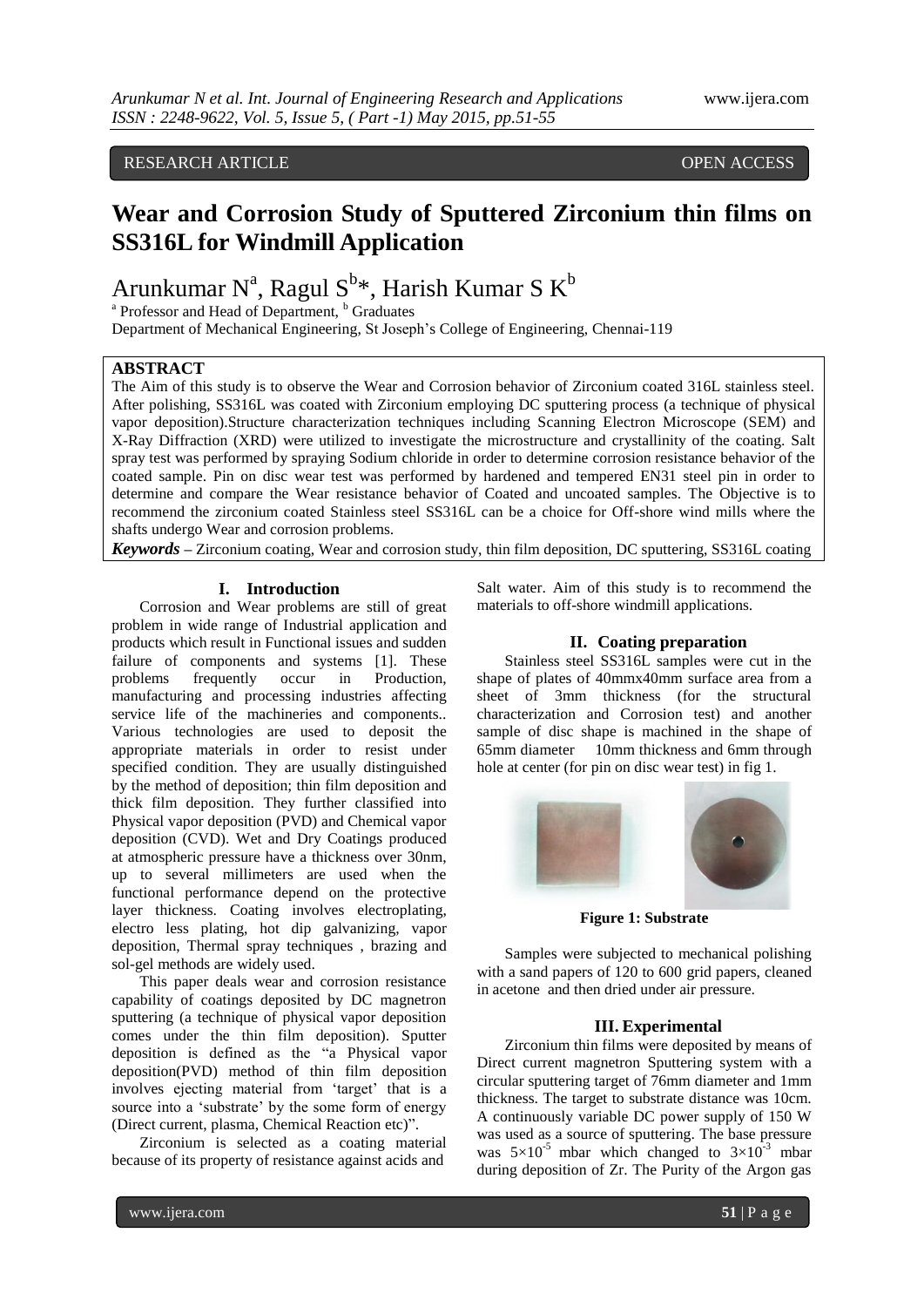in this work was 99.998% and controlled by a mass flow controller. Substrate for the sputtering is maintained at 250 degree Celsius. Finally, the furnace was cooled down to ambient temperature [2].



**Figure 2: SS316L Plate after zirconium coating(cut into four pieces by wirecut EDM)**

The Sputtered SS316L is characterized by Scanning Electron microscope (SEM), X-ray Diffraction, Pin on Disc Wear test and Salt spray corrosion test were discussed below

# **IV. Result and Discussion**

## **4.1 SEM and XRD**

Scanning electron microscope (SEM) is a type of microscope that produces images of a sample by scanning it with a focused beam of electrons [3]. The SEM images of the coated plate as shown in figure 3 reveals that plate consist of large number of Zirconium particles size of 71.87nm, 86.19 nm, 8062nm, 86.76nm, 77.93nm and so on. The SEM images are taken at the magnification of 25.0kx, 10.0kx and 999x.The micrographs reveal for the coated plate sticking with zirconium particles.in the figure 3,4 and 5, White dots are zirconium particle and black background is the SS316L.



**Figure 3: SEM Image at 25.0 kx**



**Figure 4: SEM Image at 10.0 kx**



**Figure 5: SEM Image at 999 x**

Figure 6 shows XRD results for the Zirconium coated stainless steel substrate which are synthesized under cu-kα [4]. The diffraction peaks for the coated substrate can be attributed to the cubic phase of Fe, Cr, Si and S. The growth of Zr is observed in addition to the substrate phase of iron, Chromium, Silicon and Sulphur. The XRD results prove the product composition of zirconium shown in Table 1.



**Figure 6: XRD graph shows the coated plate composition**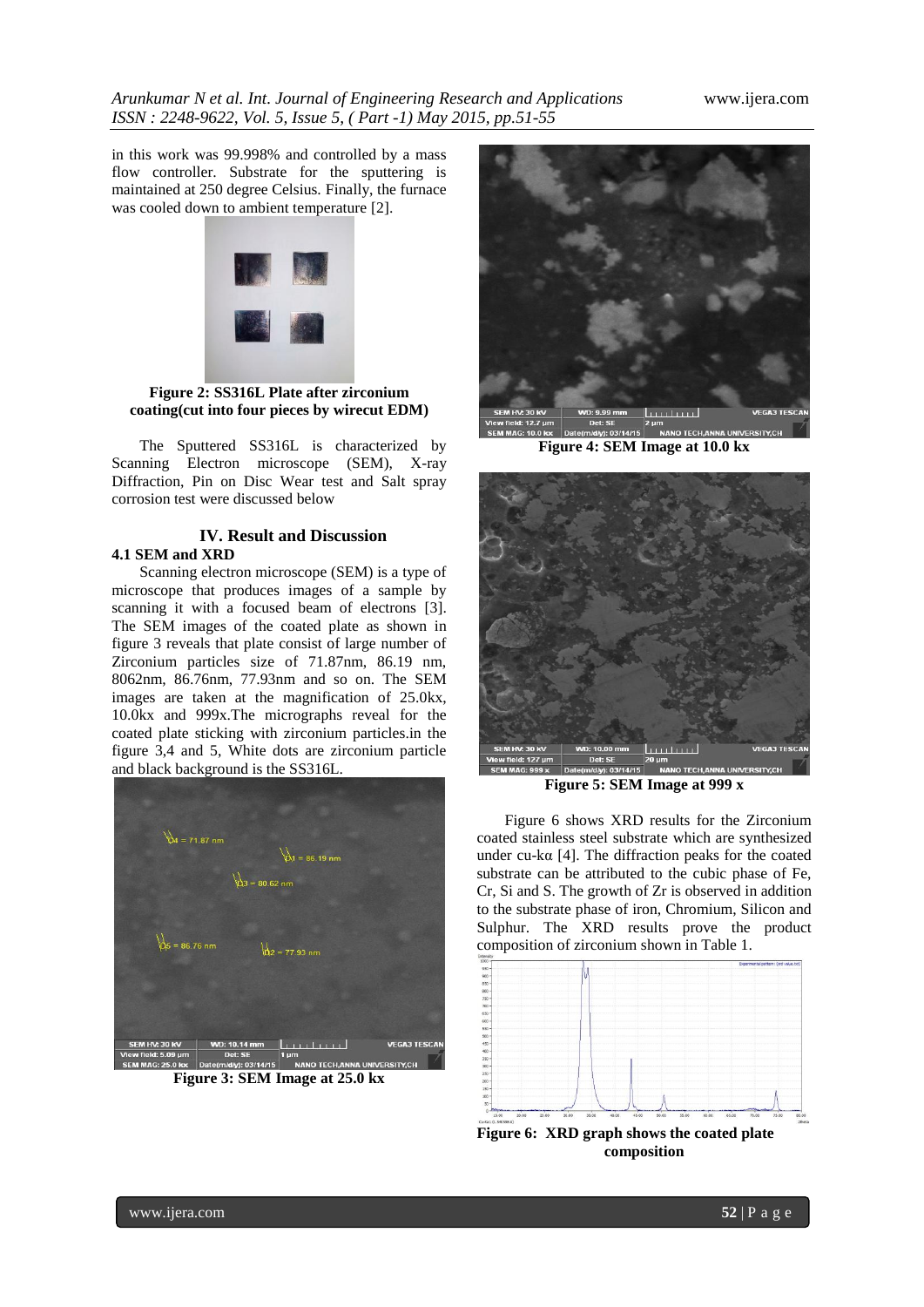| <b>ELEMENT</b> | <b>ANGLE(THETA)</b> |
|----------------|---------------------|
| Chromium(Cr)   | 43.52               |
| Sulphur(S)     | 74.8                |
| Silicon(Si)    | 37.10               |
| Zirconium(Zr)  | 51.23               |

**Table 1: XRD Element details**

## **4.2. Pin on disc wear test**

A computational approach used to study the sliding wear caused by loaded spherical pin on contacting a rotating disc widely used in tribological condition called pin on disc test shown in fig 9 [6]. This test gives understanding that, when the loaded pin contacts and slide on the rotating disc rotates at 637 RPM causes the strain growing region at the center of wear track. It is found that mass of the disc before and after coating for found to be 188.89 and 188.10 grams and for the uncoated disc is found to be 188.89 and 188.10 grams .The coated and uncoated disc is shown in fig 7. Test parameters are

- 1.Load
- 2.Speed
- 3.Distance
- 4.Temperature
- 5.Atmosphere[6]

Wear rate of disc and Disc volume loss is calculated from the formula given below

| Disc volume loss =                                  | $\pi$ (wear track radius)(track width) <sup>3</sup> |
|-----------------------------------------------------|-----------------------------------------------------|
|                                                     | 6(Sphere radius, mm)                                |
|                                                     | $(M.D.B.C-M.D.A.C)$                                 |
| Wear rate=                                          | Density X Load X Sliding distance                   |
| $\mathbf{V}$ $\mathbf{V}$ $\mathbf{L}$ $\mathbf{L}$ |                                                     |

#### Where,

| M.D.B.C- Mass of the Disc Before Coating                                                                                                                                                                                                                                                       |     |                                    |  |  |
|------------------------------------------------------------------------------------------------------------------------------------------------------------------------------------------------------------------------------------------------------------------------------------------------|-----|------------------------------------|--|--|
| M.D.A.C- Mass of the Disc After Coating                                                                                                                                                                                                                                                        |     |                                    |  |  |
| Data obtained are:                                                                                                                                                                                                                                                                             |     |                                    |  |  |
| Load                                                                                                                                                                                                                                                                                           | $=$ | 5N                                 |  |  |
| Wear track radius                                                                                                                                                                                                                                                                              | $=$ | 15 <sub>mm</sub>                   |  |  |
| Track width (uncoated)                                                                                                                                                                                                                                                                         | $=$ | 2mm                                |  |  |
| Track width(coated)                                                                                                                                                                                                                                                                            | $=$ | 3mm                                |  |  |
| Sphere radius                                                                                                                                                                                                                                                                                  | $=$ | 5 <sub>mm</sub>                    |  |  |
| Density of stainless steel                                                                                                                                                                                                                                                                     | $=$ | 8000 $\text{kg/m}^3$               |  |  |
| Sliding velocity                                                                                                                                                                                                                                                                               | $=$ | $\pi$ DN/60                        |  |  |
| Density of stainless steel                                                                                                                                                                                                                                                                     | $=$ | 8000 $\text{kg/m}^3$               |  |  |
| Sliding velocity = $\pi$ DN/60 =                                                                                                                                                                                                                                                               |     | $(\pi \times 0.055 \times 637)/60$ |  |  |
|                                                                                                                                                                                                                                                                                                |     | $1.83 \text{ m/s}$                 |  |  |
| Sliding distance = velocity x time = 1.83 x 8 x 60                                                                                                                                                                                                                                             |     |                                    |  |  |
| Total sliding distance                                                                                                                                                                                                                                                                         |     | 888 m                              |  |  |
| $\mathbf{P}$ and the set of $\mathbf{P}$ and $\mathbf{P}$ and $\mathbf{P}$ and $\mathbf{P}$ and $\mathbf{P}$ and $\mathbf{P}$ and $\mathbf{P}$ and $\mathbf{P}$ and $\mathbf{P}$ and $\mathbf{P}$ and $\mathbf{P}$ and $\mathbf{P}$ and $\mathbf{P}$ and $\mathbf{P}$ and $\mathbf{P}$ and $\$ |     |                                    |  |  |

From the calculation, It is found that Disc volume loss of coated disc  $42.42$ mm<sup>3</sup> is more than that of uncoated disc  $12.56$ mm<sup>3</sup> and also wear rate of coated disc  $(2.26 \times 10^{-11} \text{ m}^3/\text{Nm})$  is more than that of uncoated disc  $(5.44 \times 10^{-12} \text{ m}^3/\text{Nm})$ . Figure shows that the coated and uncoated specimen and their wear track



 **(a) Coated disc (b) uncoated disc Figure 7: Wear test specimen**

EN-31 pin (shown in figure8) is used to contact the rotational disc under the load of 5N. EN 31 pin is hardened at the temperature of 840 degree Celsius and tempered at 250'c after oil quenching.



**Figure 8: Hardened and Tempered EN-31 Pin**



**Figure 9: Pin on disc test Apparatus**



**(a)Uncoated wear**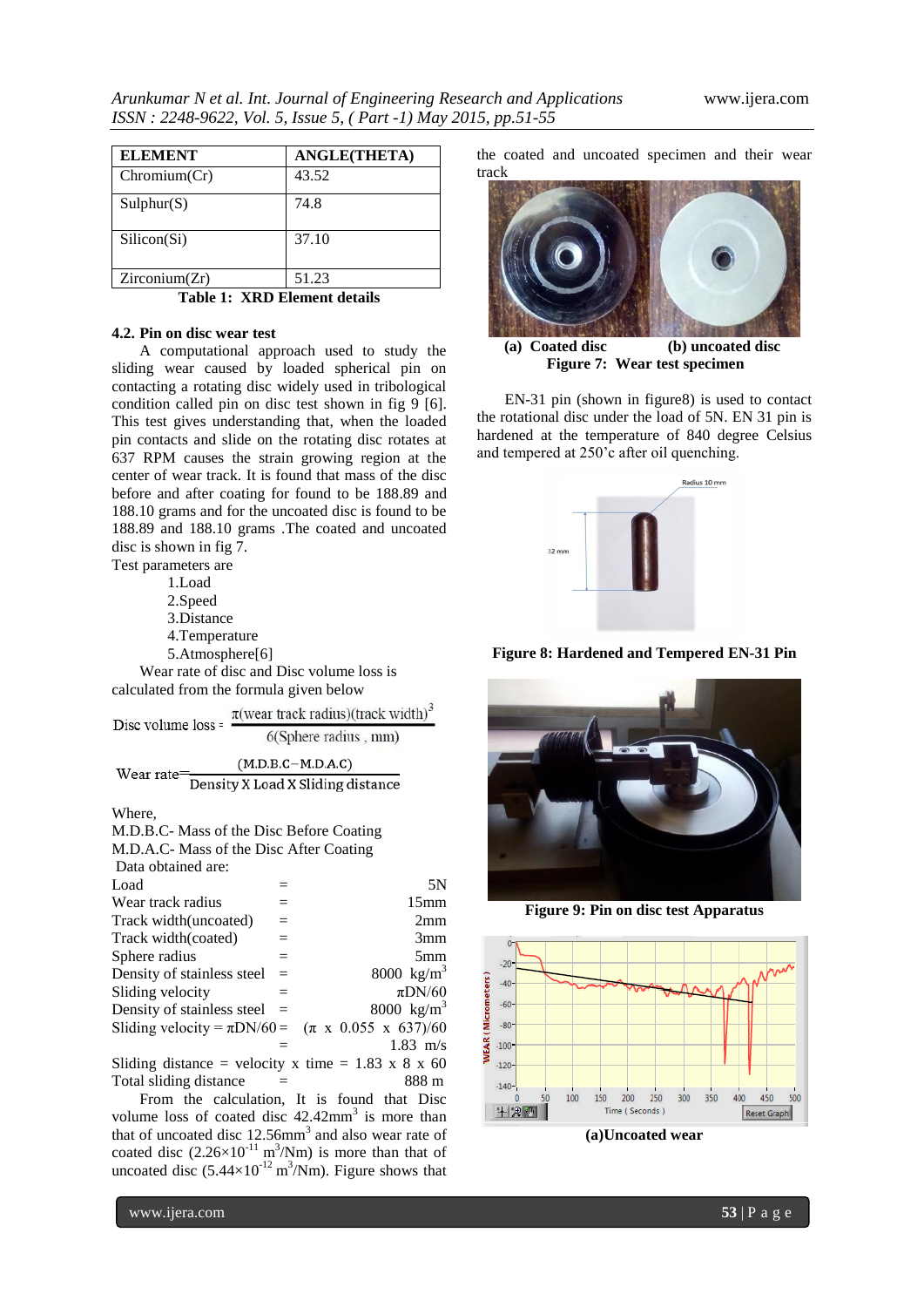

**Figure 10 : Comparison of Wear in micrometers**

Fig 10 indicate that the uncoated specimen gives the uniform wear for first 350 seconds but coated specimen gives the abnormal fluctuated wear even at 125 seconds



**Figure 11: Comparison of Coefficient of friction**

Fig 11 indicates that the coated disc starts at the coefficient of friction of 0.5 more than that of the uncoated disc 0.3**.**





**(b)Coated disc Figure 12: Comparison of Frictional force in Newton**

In Fig 12, for the first 100 seconds, Frictional force for coated disc is more than that of uncoated disc after that it is maintained at 2.5 N.

## **4.3. Salt spray corrosion test**

Corrosion is defined as the wearing of surface by chemical action. It is usually slow and unnoticed phenomenon [7,8]. Salt spray test is a standardized method for testing corrosion resistance property of coated plate. Stainless steel 316L can give white rust (starting of corrosion) in 96 hours but the result indicate that Zirconium coated SS316L gives no sign of corrosion up to 144 hours as shown in Table 2. pH solution, concentration of sodium chloride, Air pressure, collection of solution per hour and chamber temperature are the parameters taken from the coated plate.

| Parameters        | Requirement             | Result           |
|-------------------|-------------------------|------------------|
| pH solution       | 6.5 to 7.2              | $6.73 - 6.98$    |
| Air pressure      | $12$ to $18$ psi        | 12 to 16 psi     |
| Concentration of  | $5\% +/-1$              | 5.2 to 5.5 %     |
| sodium chloride   |                         |                  |
| Collection<br>of  | $1-2$ ml                | $1.2 - 1.8$ ml   |
| solution per hour |                         |                  |
| Chamber           | $35+/-2$ <sup>'</sup> C | $34.6 - 35.7$ °C |
| temperature       |                         |                  |

**Table 2: Corrosion parameters**